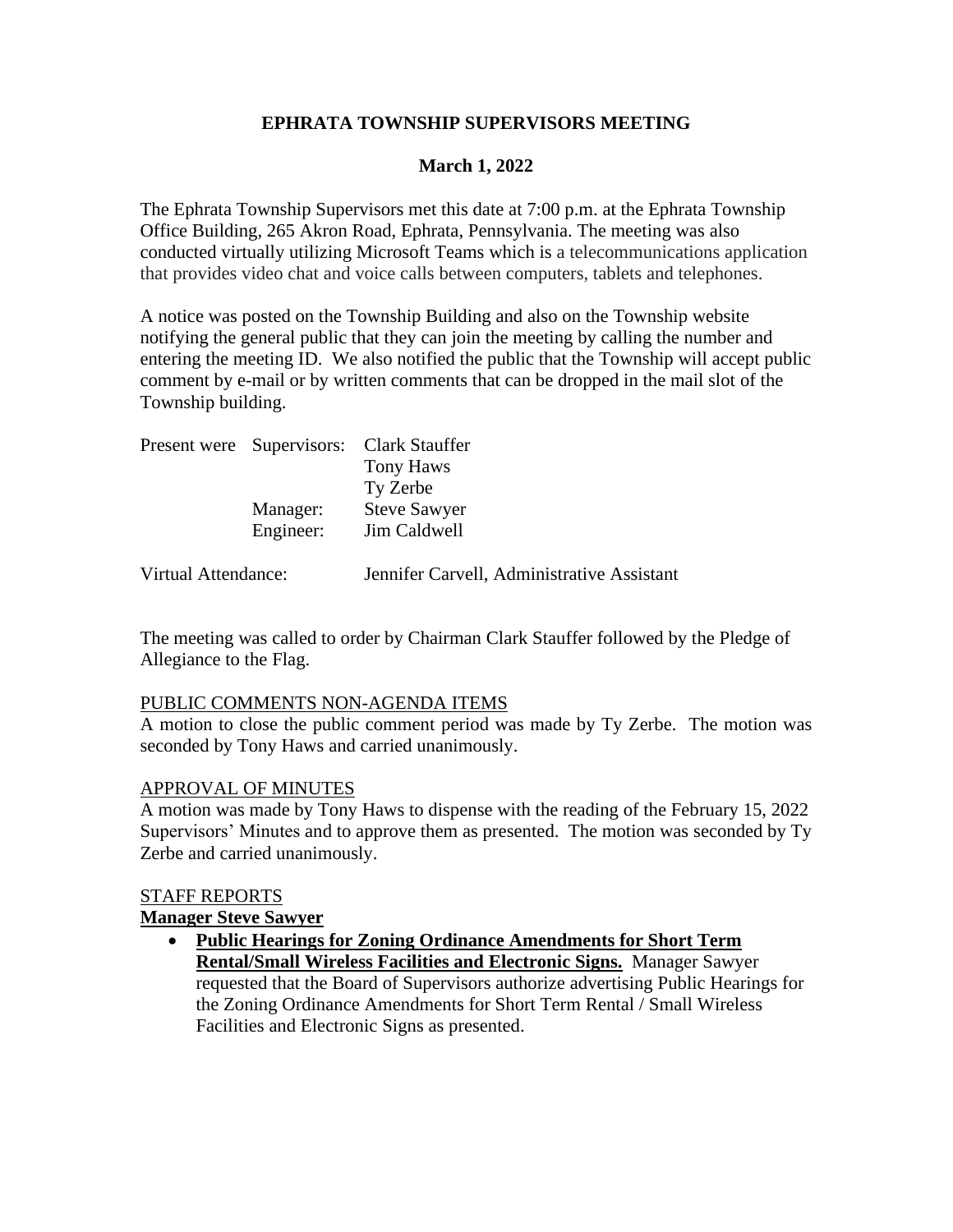A motion was made by Tony Haws to direct staff to advertise the Public Hearings for the Zoning Ordinance Amendments concerning Short Term Rental / Small Wireless Facilities and Electronic Signs for the board's regular meeting on Tuesday, April 5th at 7:00 PM. The motion was seconded by Ty Zerbe and carried unanimously.

• **Ephrata Baseball Association – Field Reservation Request.** Ephrata Baseball Association has requested to use the baseball field at the Community Park as they have in prior years from March 1st through July 31, 2022 for the 12U age group. The field will be maintained by EBA throughout the season. A Certificate of Insurance was also provided.

A motion was made by Ty Zerbe to approve the Ephrata Baseball Association Field Reservation Request as presented. The motion was seconded by Tony Haws and carried unanimously.

• **Ephrata Crossing East – Release of Financial Security.** The Board of Supervisors were provided with an email from Rettew Associates dated February 18, 2022 regarding a request for the release of Financial Security for Ephrata Crossing East. Jim Caldwell stated that all outstanding items have been completed and recommended full release of the financial security subject to receipt of the signed and sealed as-built plans.

A motion was made by Tony Haws to approve the full release of the financial security for Ephrata Crossing East subject to the Township receiving the signed and sealed as-built plans per Rettew Associates email dated February 18, 2022. The motion was seconded by Ty Zerbe and carried unanimously.

• **LCCD – Memorandum of Understanding.** The Township received a Memorandum of Understanding from the Lancaster County Conservation District dated February 16, 2022. The MOU between Lancaster County Conservation District and the Township will serve as a document to validate the linkage between Municipalities and LCCD as required by the municipal Separate Storm Sewer System (MS4) protocol.

A motion was made by Ty Zerbe to adopt and accept the Memorandum of Understanding with the Lancaster County Conservation District as presented. The motion was seconded by Tony Haws and carried unanimously.

### **Solicitor**

Tony Schimaneck was not in attendance.

**Township Engineer Jim Caldwell** reported that the following plans/projects are in the review process:

> East Mohler Church Subdivision Tommy's Carwash – Site Inspections Ephrata Crossing East – Financial Security Release Weaver Financial Security Reduction Autumn Hills and Ephrata Township Park - Bids